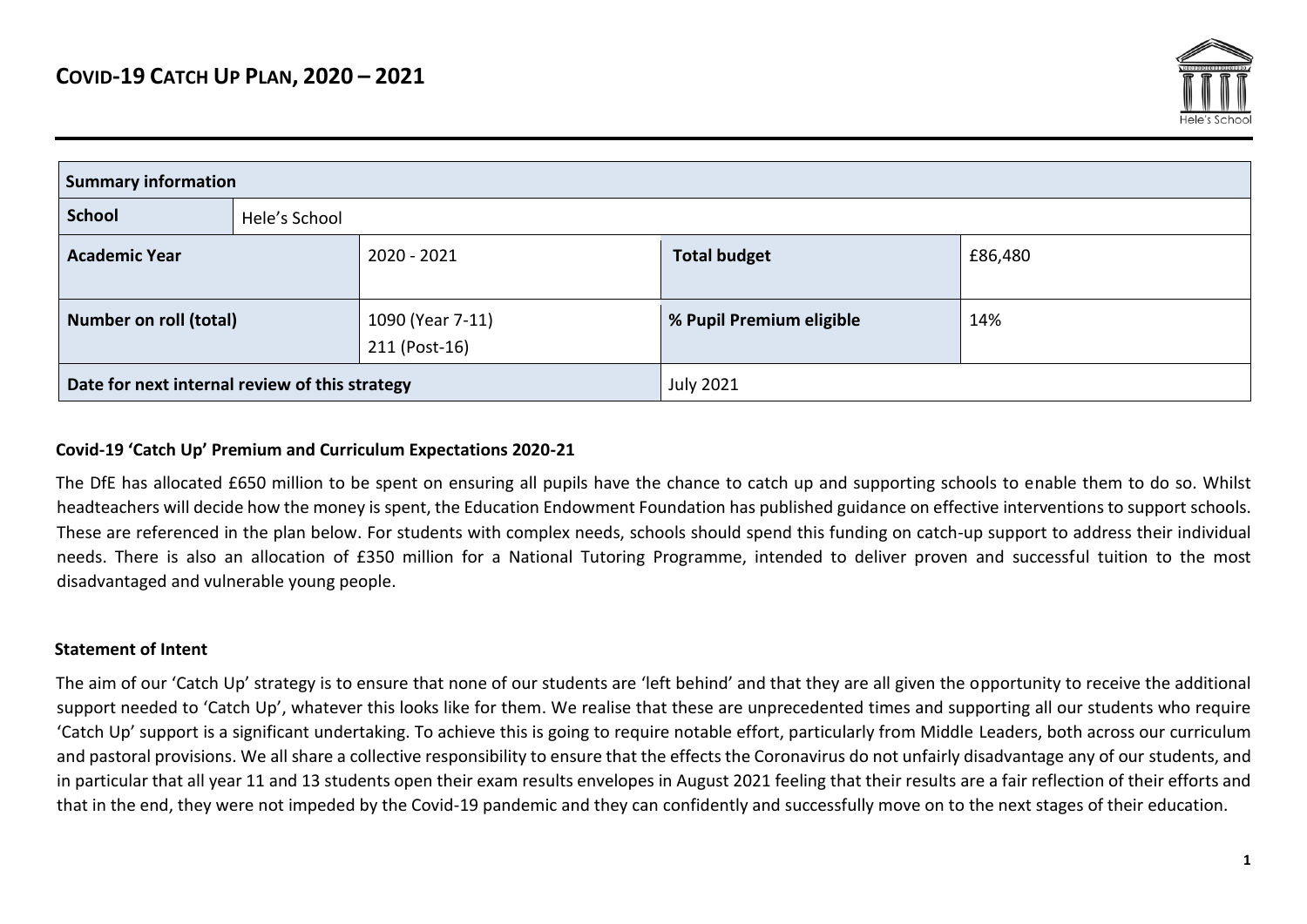Upon return to school, it is our ultimate aim that Hele's School students will continue to be well-rounded intellectually, socially and emotionally. We will help them once more to become equipped with the skills and knowledge for life, work and learning – literacy, numeracy, communication, creativity and aesthetic appreciation – in order to able to flourish within society.

We will do this by:

- Investing in and restoring the relationships between the school, our students and their families, ensuring it is once again strong.
- Understanding the needs of our students and our community
- Addressing gaps in education by consulting with our students and developing our curriculum to address these gaps
- Making the skills for learning explicit to our students to reskill and rebuild their confidence.
- Providing space for our students to rediscover themselves, helping them to find their voice on learning.

# **Allocation of funding**

We will allocate additional funding to support curriculum recovery this academic year, via a 3-tierd approach as outlined by EEF guidance:

# **1. Teaching**

- High-quality teaching for all
- Effective diagnostic assessment
- Supporting remote learning
- Focusing on professional development

# **2. Targeted academic support**

- High-quality one to one and small group tuition
- Targeted support based on individual and group need
- Academic and peer tutoring
- Planning for pupils with Special Educational Needs and Disabilities (SEND)
- 3. **Wider strategies** 
	- Ensuring attendance is in-line with or better than pre-COVID levels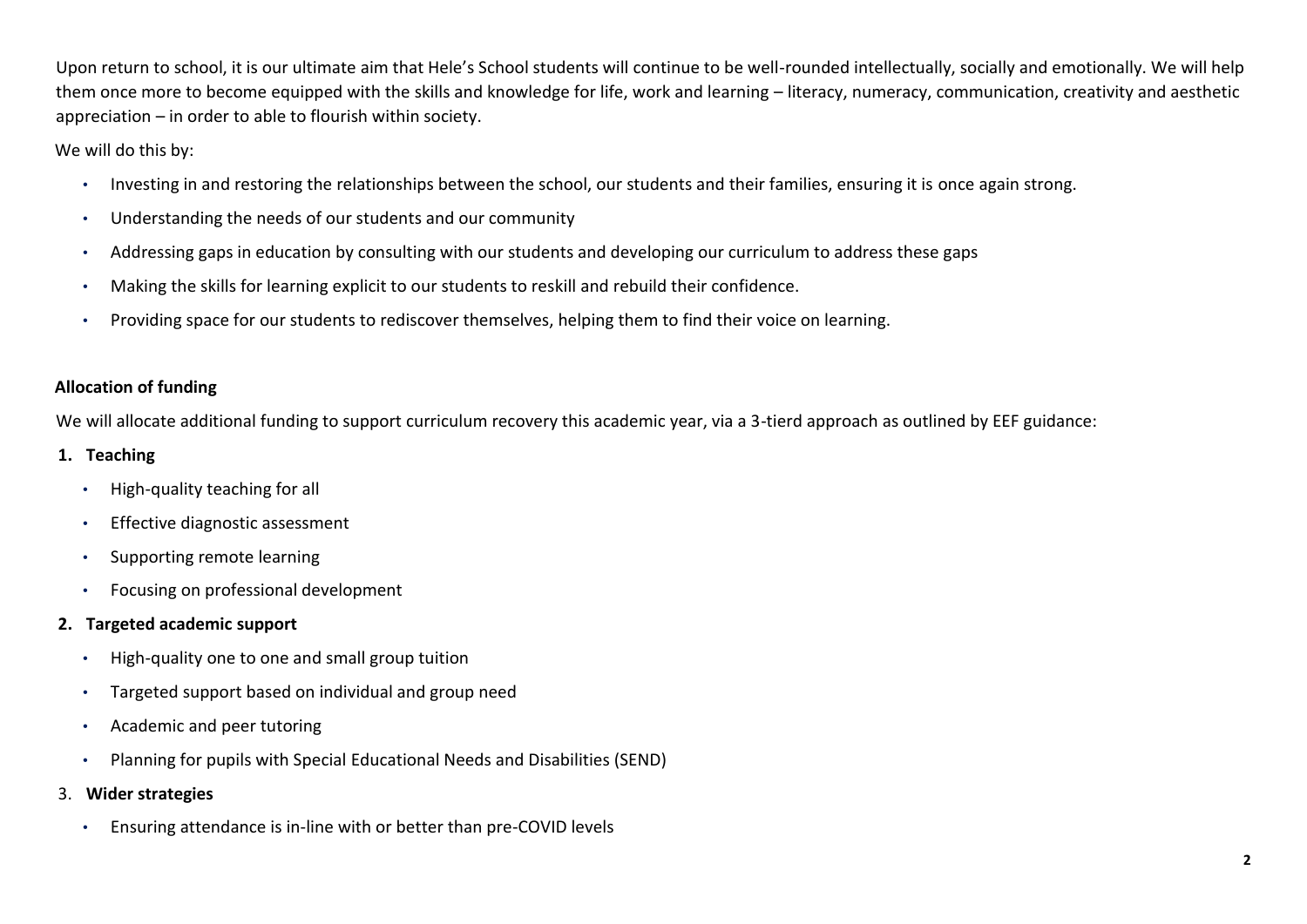- Supporting students' social, emotional and behavioural needs
- Supporting student wellbeing and mental health
- Communicating with and supporting parents
- Supporting parents with students of different ages.

## **Rationale**

Following the Coronavirus outbreak back in March and the resultant school closures, it is of vital importance that our students who may have fallen behind with their studies and broader development are given the support needed to 'catch up' so that they may keep pace with their peers who may not have been affected and ensure that they can still access their increasingly challenging curriculums.

In order for this to happen, Hele's School requires a whole school co-ordinated approach which will: accurately identify students who require 'catch up'; recognise the nature of the 'catch up' need; and clearly distinguish the priority level of that 'catch up' need.

During national lockdown 1 (March – July 2020), it was not possible to accurately make judgements on students' catch up needs. It is therefore important that we prioritise the collection of this assessment data as early as we can in Term 1 in order for us to start supporting students as early as possible, as well as ensuring that we look to the year ahead and have plans in place should we enter another period of lockdown. By capturing accurate and robust data early in Term 1, it will allow us to provide the most appropriate targeted 'catch up' intervention support for a large number of students, all of which will have varying 'catch up' needs, as well as informing our planning for the full academic year which will invariably impact on all students.

# **Year 7 Catch Up**

Even though the Government has decided not to allocate schools a Year 7 Catch Up Premium funding this year, as a school we have decided to allocate £14,000 additional funding from the school budget to support Year 7 students who are most in need of support with mathematics, reading, grammar, vocabulary acquisition, oracy, punctuation and spelling.

# **16-19 Catch Up Tuition Fund**

The 16 to 19 Tuition Fund is one-off funding for the 2020-21 academic year only. It is intended to mitigate the disruption to learning arising from COVID-19. The funding is being provided to support small group tuition for 16 to 19 students in English, Maths, and other courses where learning has been disrupted. Full details regarding the government fund can be found here – [https://www.gov.uk/guidance/16-to-19-funding-16-to-19-tuition-fund.](https://www.gov.uk/guidance/16-to-19-funding-16-to-19-tuition-fund)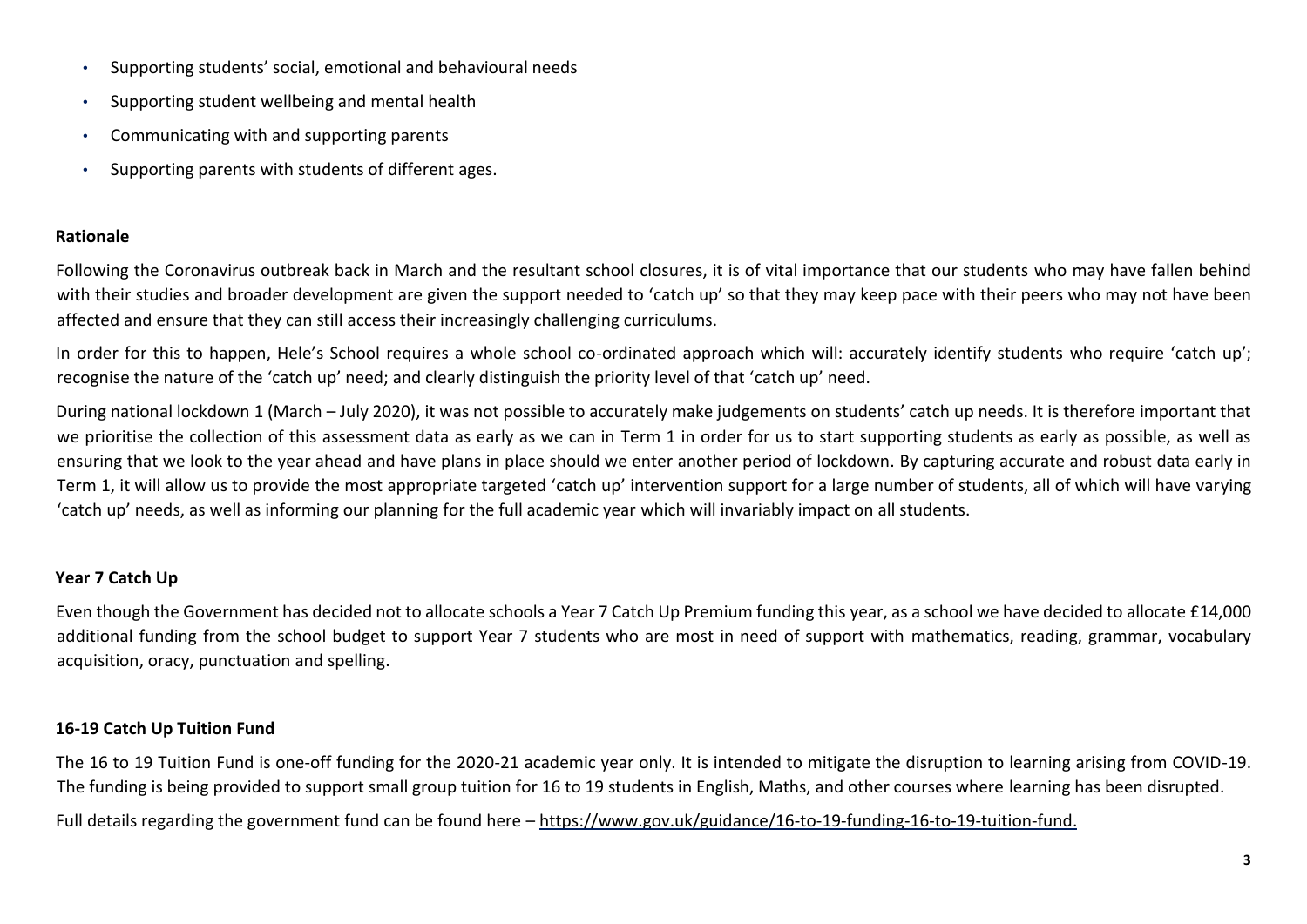## **How will Hele's School use the 16-19 fund**?

At Hele's School Sixth Form, we intend to utilise the funding to provide additional support to a very small group of students (2) who have yet to achieve a grade 4 in GCSE English and/or Maths and are on a Level 3 pathway.

Priority for tuition will be afforded to the most disadvantaged students based on their socio-economic background, SEND status and volume of disruption to their learning through COVID-19.

Hele's School intends to use the Head of Year Post-16 to support these and other students with their learning in a variety of subjects. The school also intends to run small group classes for these students during the school day.

| Barriers to future attainment & progress due to COVID-19 (In-school barriers - issues to be addressed in school) |  |  |  |  |  |
|------------------------------------------------------------------------------------------------------------------|--|--|--|--|--|
| Knowledge gaps across the curriculum.                                                                            |  |  |  |  |  |
| Poor mental health/wellbeing of some young people.                                                               |  |  |  |  |  |
| Attendance                                                                                                       |  |  |  |  |  |

| <b>Outcomes</b>                                                                                                                                                    |                                                                                                            |  |  |  |  |  |
|--------------------------------------------------------------------------------------------------------------------------------------------------------------------|------------------------------------------------------------------------------------------------------------|--|--|--|--|--|
| <b>Desired outcomes</b>                                                                                                                                            | How they will be measured                                                                                  |  |  |  |  |  |
| Young people all progress in line with national expectations academically and<br>reach expected targets.                                                           | IA1, 2, 3 data analysis and RSL process; NGRT testing (GL Assessments) for Y7s                             |  |  |  |  |  |
| Any gaps in knowledge or skills are identified and intervention put in place as<br>appropriate.                                                                    | IA1, 2, 3 data analysis and RSL process; NGRT testing (GL Assessments) for Y7s                             |  |  |  |  |  |
| Improved attendance.                                                                                                                                               | Increased % overall attendance and % attendance of key groups; reduced % PA.                               |  |  |  |  |  |
| Core offer of support around wellbeing for all pupils; enhanced offer for those in<br>greater need; use of outside agencies and referral systems, where necessary. | Increased % overall attendance; clear pathways of support/referral; engagement<br>with pastoral programme. |  |  |  |  |  |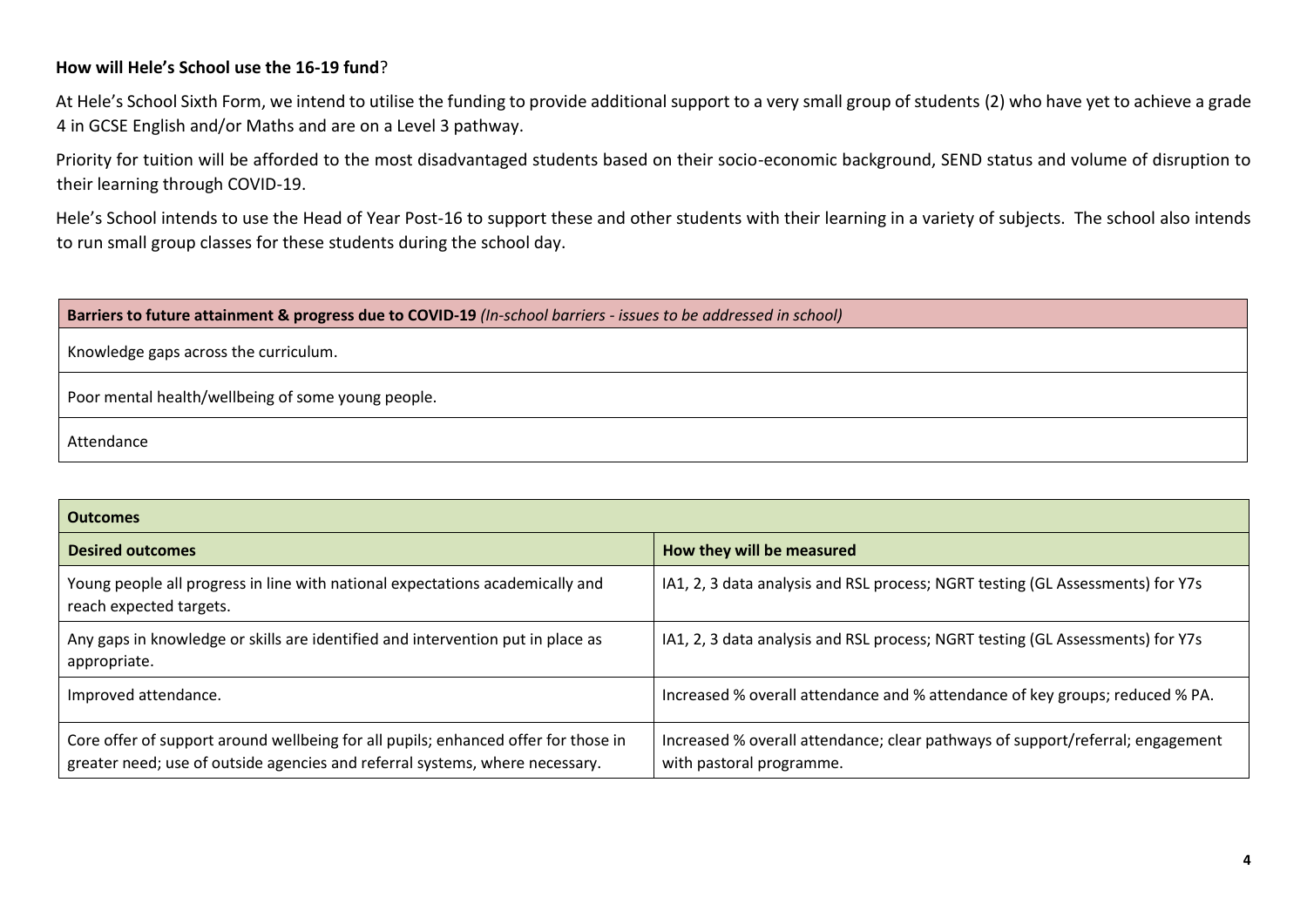| 1. Planned expenditure - Teaching                                                                                                           |                                                                                                                                                                                                                                        |                                                                                                                                                                                                                                                                                                                                        |                                                                                                                                                                        |                                                    |                              |                 |  |
|---------------------------------------------------------------------------------------------------------------------------------------------|----------------------------------------------------------------------------------------------------------------------------------------------------------------------------------------------------------------------------------------|----------------------------------------------------------------------------------------------------------------------------------------------------------------------------------------------------------------------------------------------------------------------------------------------------------------------------------------|------------------------------------------------------------------------------------------------------------------------------------------------------------------------|----------------------------------------------------|------------------------------|-----------------|--|
| <b>Desired outcome</b>                                                                                                                      | Chosen action / approach                                                                                                                                                                                                               | What is the evidence and<br>rationale for this choice?                                                                                                                                                                                                                                                                                 | How will you ensure it<br>is implemented well?                                                                                                                         | <b>Staff</b><br>lead & year<br>group/s<br>impacted | <b>Review</b><br><b>Date</b> | <b>Costings</b> |  |
| Focus on effective pedagogy in<br>all classrooms.<br>Teachers clearly take effective<br>action to promote a purposeful<br>learning climate. | Whole school PM target to optimise<br>our model of learning both in the<br>classroom and remotely.<br>Use of EEF icons to denote phase of<br>lesson and reduce cognitive load.<br>CPD programme to support led by SLT<br>T&L team.     | To provide a collegiate, non-<br>threatening environment for staff to<br>share and learn from best practice<br>of colleagues and ensure all staff<br>have access to regular, up-to-date,<br>high quality CPD around Teaching<br>and Learning, directly linked to the<br>Hele's Model of Learning.                                      | Through the PM process and<br>overseen by HOD & DIPs.<br>Regularly reviewed through<br>the DIP & RSL process.                                                          | CAP with T&L<br>team and<br><b>HODs</b>            | July 21                      | £0              |  |
| Staff awareness of current T&L<br>strategies within school and<br>evidence-based practice;<br>sharing of good practice across<br>the staff. | Weekly Teaching and Learning Briefing<br>for all staff delivered remotely. Led by<br>SLT T&L team with contributions from<br>staff across the curriculum. Rotating<br>focus on key groups e.g. SEND,<br>Disadvantaged, More Able, etc. | To provide a collegiate, non-<br>threatening environment for staff to<br>share and learn from best practice<br>of colleagues and ensure all staff<br>have access to regular, up-to-date,<br>high quality CPD around Teaching<br>and Learning, directly linked to the<br>Hele's Model of Learning.                                      | Teaching & Learning Briefing<br>is overseen by the SLT T&L<br>Team, input comes from a<br>range of staff, staff feedback<br>is routinely sought after each<br>session. | KJF with T&L<br>Team                               | Weekly                       | £0              |  |
| Correct identification of ability<br>on entry for incoming Y7<br>students.                                                                  | GL Assessments for all Year 7 students<br>and use of FFT Aspire Y7 Transition<br>Service to set targets in the absence of<br>KS2 results.                                                                                              | Disrupted Y6 and lack of KS2 SATs<br>scores mean there is insufficient<br>knowledge of the current<br>attainment of incoming students.<br>GL Assessments provides a clear<br>and accurate baseline for all pupils<br>and help identify those with lower<br>than expected scores to ensure<br>intervention can be accurately<br>placed. | This is a Trust-led initiative<br>being driven by the Director<br>of English, working at school-<br>level with Head of English and<br>KS3 Co-ordinator.                | MJM and SEH<br>Y7                                  | July 21                      | £2650.00        |  |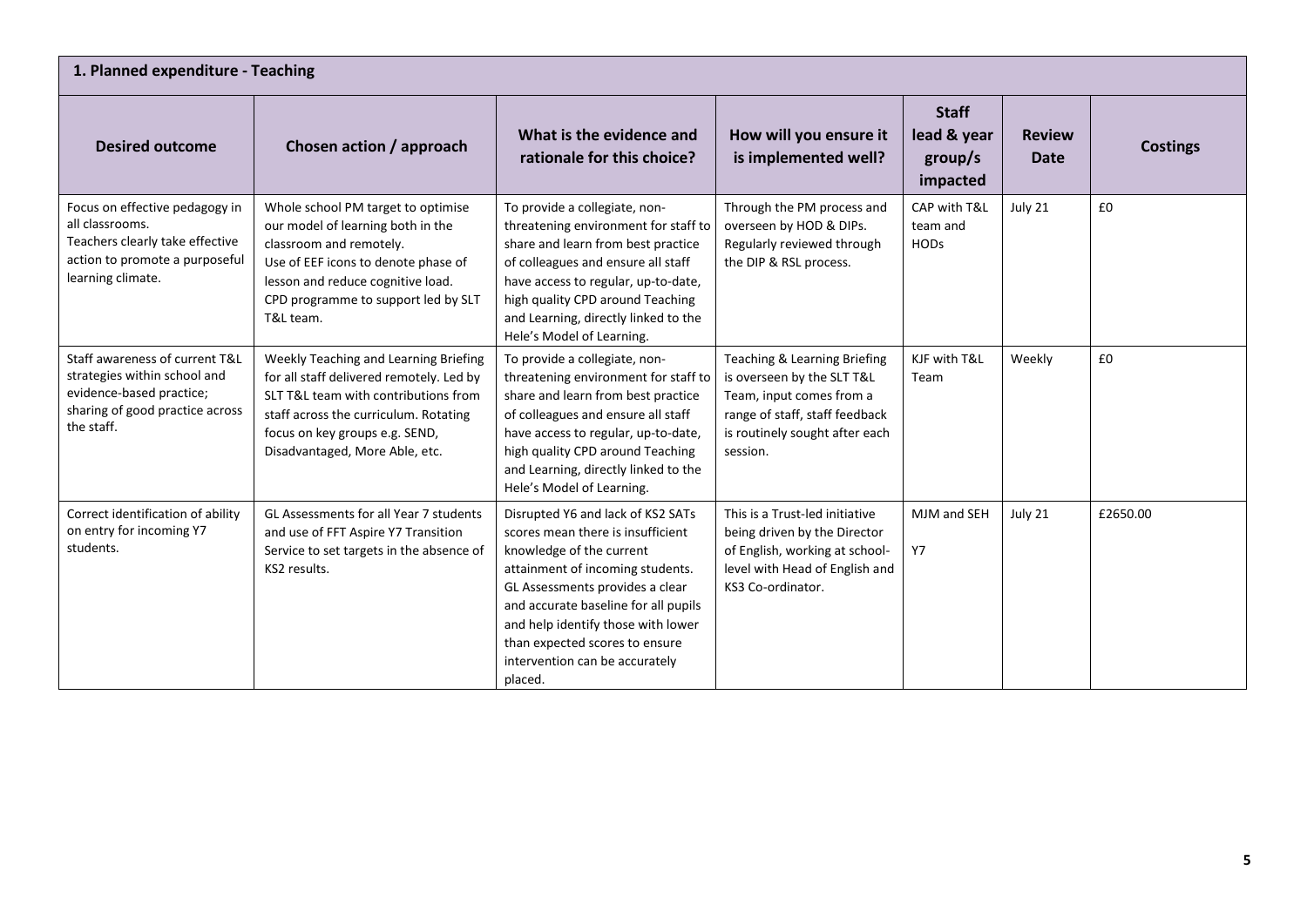| Transition assessments for all<br>students in all subjects in Term<br>1.                                                                        | Assessments will concentrate on<br>knowledge and skills that should have<br>been grasped between March and July<br>2020.                                                                                                                                                                | To identify gaps in knowledge and<br>skills that have developed during<br>lockdown. Use this information to<br>inform intervention both in and<br>outside the classroom, as well as<br>short- and longer-term planning.                                                                                                                                                              | Departmental Improvement<br>Partners (DIPs) will work with<br>HODs to design appropriate<br>assessment calendars and<br>review outcomes. DIPs report<br>back to Deputy Head T&L and<br>Joint Leadership Group (JLG)<br>is used to address any<br>broader issues. | HODs and DIPs<br>(JLG)<br>All years | Ongoing                        | £0                 |
|-------------------------------------------------------------------------------------------------------------------------------------------------|-----------------------------------------------------------------------------------------------------------------------------------------------------------------------------------------------------------------------------------------------------------------------------------------|--------------------------------------------------------------------------------------------------------------------------------------------------------------------------------------------------------------------------------------------------------------------------------------------------------------------------------------------------------------------------------------|------------------------------------------------------------------------------------------------------------------------------------------------------------------------------------------------------------------------------------------------------------------|-------------------------------------|--------------------------------|--------------------|
| Development of technology<br>within classrooms to enhance<br>learning and lessons, allow<br>effectively modelling and<br>provide live feedback. | Visualisers provided for all classrooms.<br>Develop online resources for marking,<br>feedback and memory recall.<br>Staff to build upon use of Microsoft<br>Teams to share resources, lessons plans,<br>set effective homework tasks and utilise<br>quiz functions to assess knowledge. | Using a visualiser can help reduce<br>cognitive load by making worked<br>examples easier.<br>A visualiser allows teachers to show<br>all students what the gold standard<br>of works looks like, meaning they<br>can give quick group feedback. This<br>also helps teachers to maintain high<br>expectations, but crucially to keep<br>these expectations realistic for<br>students. | Promote effective use of<br>visualisers through Heads of<br>Department (HODs) and<br>provide training sessions and<br>support.<br>Share and celebrate good<br>practice.                                                                                          | HODs and T&L<br>Team<br>All years   | March '21                      | Visualisers: £1650 |
| Microsoft Teams Training for all<br>teachers.                                                                                                   | On-site training for all teachers around<br>wider capabilities of Microsoft Teams to<br>build upon CPD from 2019-2020.                                                                                                                                                                  | To improve quality of remote<br>curriculum delivery and teaching<br>and learning for any further full or<br>partial lockdowns.                                                                                                                                                                                                                                                       | Led by Microsoft MIE Expert.<br>Parent and student feedback<br>survey; staff survey; QAR<br>remote learning.                                                                                                                                                     | JCE with KJF                        | Ongoing                        | £0                 |
| Map all KS3 and 4 curricula with<br>Oak National Academy<br>resources and lessons.                                                              | To map all subject content for 2020-21<br>against the available resources on Oak<br>National Academy to support in any<br>remote delivery required due to periods<br>of self-isolation or further lockdowns.                                                                            | Publishing a curriculum map for<br>parents/carers to ensure access to<br>high quality resources for students<br>impacted by COVID-19 whilst<br>managing workload for staff.<br>Enrichment of the existing<br>curriculum to ensure all learning is<br>relevant.                                                                                                                       | DIPs will work with HODs to<br>ensure all Schemes of<br>Learning (SOLs) have been<br>mapped against the Oak<br>National Academy resources<br>and publish to parents/carers.                                                                                      | <b>HODs and DIPs</b>                | July 21                        | £0                 |
|                                                                                                                                                 |                                                                                                                                                                                                                                                                                         |                                                                                                                                                                                                                                                                                                                                                                                      |                                                                                                                                                                                                                                                                  |                                     | Total budgeted cost   £4300.00 |                    |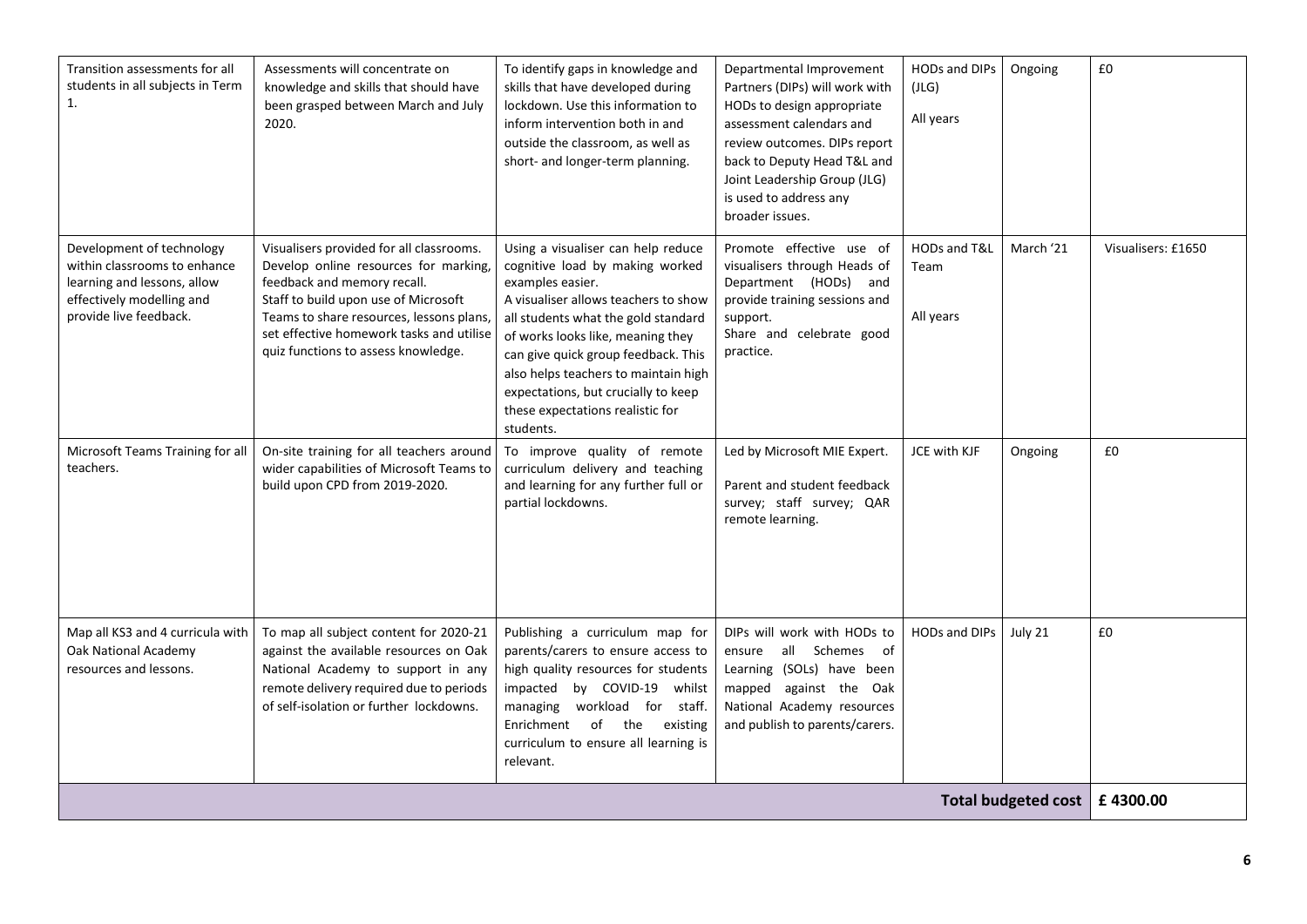| 2. Planned expenditure - Targeted academic support                                                                                                          |                                                                                                                                                                                                                                                                                                                           |                                                                                                                                                                                                                                                                                                          |                                                                                                                                                                                                                                                                        |                                                                              |                                                        |                                                                                                                                         |  |
|-------------------------------------------------------------------------------------------------------------------------------------------------------------|---------------------------------------------------------------------------------------------------------------------------------------------------------------------------------------------------------------------------------------------------------------------------------------------------------------------------|----------------------------------------------------------------------------------------------------------------------------------------------------------------------------------------------------------------------------------------------------------------------------------------------------------|------------------------------------------------------------------------------------------------------------------------------------------------------------------------------------------------------------------------------------------------------------------------|------------------------------------------------------------------------------|--------------------------------------------------------|-----------------------------------------------------------------------------------------------------------------------------------------|--|
| <b>Desired outcome</b>                                                                                                                                      | Chosen action/approach                                                                                                                                                                                                                                                                                                    | What is the evidence<br>and rationale for this<br>choice?                                                                                                                                                                                                                                                | How will you ensure it<br>is implemented well?                                                                                                                                                                                                                         | <b>Staff</b><br>Lead                                                         | <b>Review</b><br><b>Date</b>                           | <b>Review Comments</b>                                                                                                                  |  |
| Catch up English and Maths GCSE<br>content missed during<br>Lockdown                                                                                        | Morning enhancement for key Y11<br>students in discreet tutor group<br>during tutor time 3 mornings per<br>week in Terms 1-5.                                                                                                                                                                                             | Qualitative and quantitative<br>data used to target students<br>in the core subjects.                                                                                                                                                                                                                    | Raising Standards Leader and<br>HOY 11 visits regularly. Feedback<br>from HODs at RSL Meetings to<br>shape future<br>provision/groupings.                                                                                                                              | <b>EMC</b> with<br><b>EMP and MJM</b><br>Y11 moving to<br>Y10 in Term<br>5/6 | <b>RSL Meetings:</b><br>Jan 2021,<br><b>March 2021</b> | £0                                                                                                                                      |  |
| Catch up on coursework/non-<br>examined assessments missed<br>during Lockdown.                                                                              | Personalised Period 6 timetable for<br>Terms 1 and 2 for all Y11 students,<br>directing them to each subject where<br>they need additional time to<br>complete coursework/NEA. Where<br>students have no specific subject<br>sessions to attend, they are scheduled<br>to attend Study Café to focus on exam<br>revision. | Much of the<br>coursework/NEA required<br>for GCSE and other Level 2<br>courses is of a practical<br>nature meaning it was not<br>possible to complete during<br>Lockdown. Focused support<br>and extra time provision to<br>complete and improve<br>quality of work and increase<br>student confidence. | Timetables constructed by RSL<br>with input from HODs in all<br>subjects. Register kept each<br>evening by subject staff and<br>absences chased with parents<br>through Y11 pastoral team.                                                                             | <b>EMC</b> with<br><b>HODs</b><br>Y11                                        | <b>RSL Meeting:</b><br>Jan 2021                        | £0                                                                                                                                      |  |
| All Y11 students have access to<br>high-quality revision materials<br>and 1:1 or small group revision<br>support.                                           | Formal direction of Y11 students to<br>Study Café.                                                                                                                                                                                                                                                                        | Study Café is staffed by high-<br>achieving Post-16 students<br>who have worked with the<br>RSL to create a range of<br>generic revision skills<br>materials. In addition, HODs<br>have provided extensive<br>subject-specific material to<br>support 1:1 and small group<br>support.                    | Y13 Team Leader appointed and<br>member of support staff (MK)<br>employed to oversee Study Café<br>and Learn & Grow provisions.<br>Regular communication between<br>Team Leader, MK and RSL to look<br>at successes and areas for<br>development of each<br>programme. | <b>EMC with MK</b><br>and Post-16<br>Team<br>Y11                             | Monthly                                                | Post-16 staff: £6.56 per<br>hour, 4 staff for 1 hour, 4<br>days per week - £3988.48<br>MK: £2300                                        |  |
| All Y7-10 students have access to<br>1:1 or small group tuition and a<br>place to complete homework or<br>other extension tasks with or<br>without support. | Open invitation to all students in Y7-<br>10 to attend year-group specific Learn<br>& Grow after school sessions.<br>Targeted invitations/referrals for<br>those in need of 'catch-up' support                                                                                                                            | Learn & Grow is staffed by<br>high-achieving Post-16<br>students offering peer<br>tutoring (EEF +5 months)<br>who have worked teaching<br>staff to create extensive<br>subject-specific material for<br>English, Maths and Science.                                                                      | Y13 Team Leader appointed to<br>each team and member of<br>support staff (MK) employed to<br>oversee Learn & Grow provisions.<br>Regular communication between<br>Team Leaders, MK and RSL to<br>look at successes and areas for                                       | <b>EMC with MK</b><br>and Post-16<br>Team<br>$Y7-10$                         | Monthly                                                | 4 x Post-16 staff: £ per<br>hour, 4 staff for 1 hour, 4<br>days per week - £3988.48<br>MK: £2300 (covered<br>above)<br>DBS Checks: £800 |  |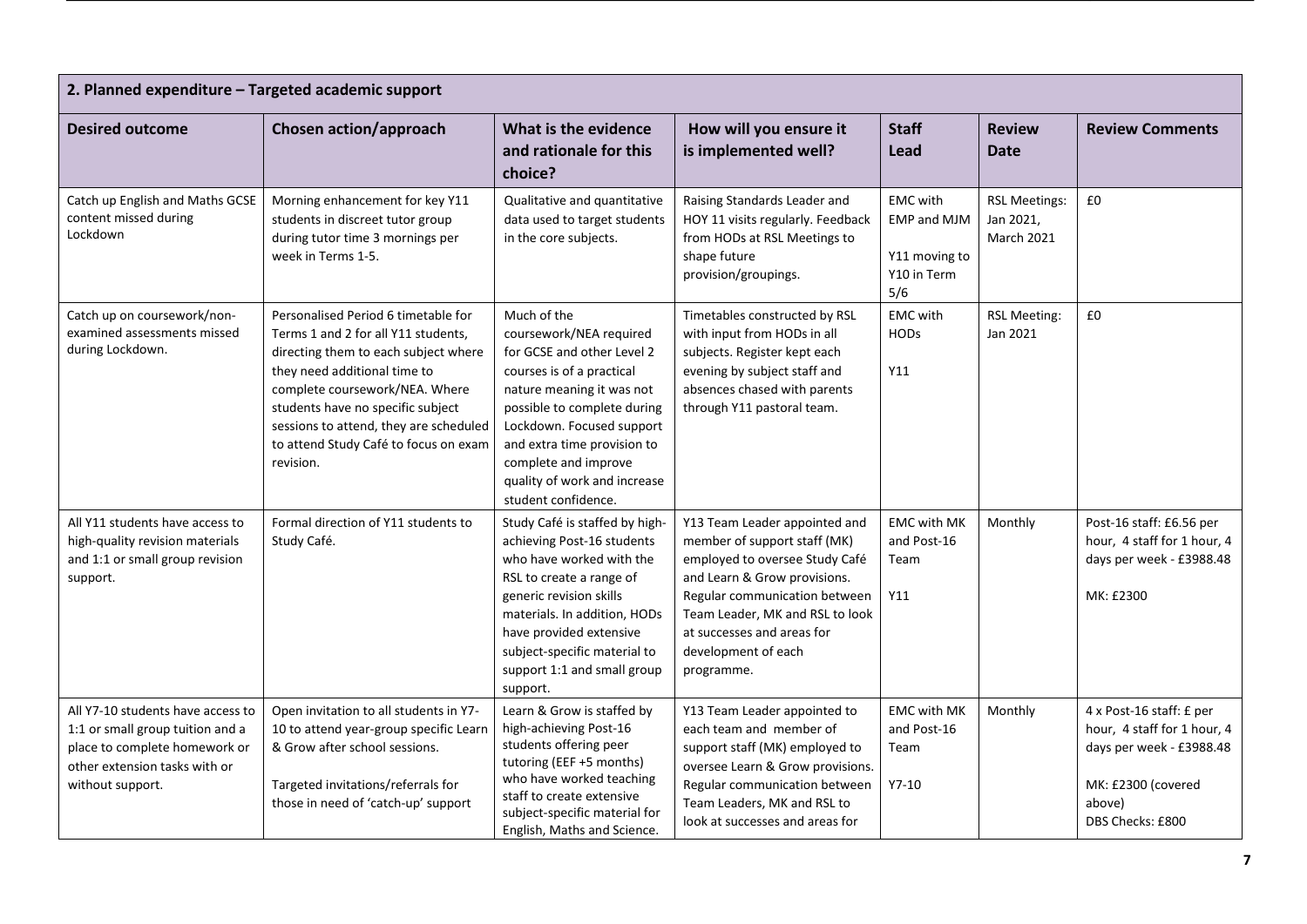|                                                                                                                                                                      | following each IA or at the request of<br>HOY/HOD.                                                                                                                                                                                                 | Across each year group, the<br>staff team also has a<br>specialism across a wide<br>range of other subjects. L&G<br>also provides a place to<br>access resources to complete<br>homework effectively,<br>offering +5 months impact<br>$(EEF)$ . | development of each<br>programme.                                                                                                                                                     |                                                                         |                                                               |                                                                                                                                                       |
|----------------------------------------------------------------------------------------------------------------------------------------------------------------------|----------------------------------------------------------------------------------------------------------------------------------------------------------------------------------------------------------------------------------------------------|-------------------------------------------------------------------------------------------------------------------------------------------------------------------------------------------------------------------------------------------------|---------------------------------------------------------------------------------------------------------------------------------------------------------------------------------------|-------------------------------------------------------------------------|---------------------------------------------------------------|-------------------------------------------------------------------------------------------------------------------------------------------------------|
| Accessible on-site 1:1 and small<br>group English and Maths tuition<br>for students identified as<br>requiring additional support.                                   | Extension of the existing use of on-<br>site tutors for Y11 Pupil Premium<br>students to work with groups across<br>other Key Stages and close gaps in<br>learning identified by class teachers/<br>assessment data.                               | EEF Toolkit suggests small<br>group tuition can add 4+<br>months.                                                                                                                                                                               | Baseline, mid-term review and<br>summative review for all<br>students. Provision overseen by<br>SLT Support and Intervention<br>Team (S&I) with HOYs and HODs<br>and KS coordinators. | SEC with<br>HODs and KS<br>coordinators                                 | Jan 2021,<br>March 2021,<br>June 2021                         | SG: £25 per hour, 2 days<br>per week, 6 hours -<br>£13,710.40<br>JS: £25 per hour, 1 day per<br>week, 6 hours - £6313.04<br>Teaching resources: £1000 |
| 1:1 tuition in English and/or<br>maths for identified students in<br>Y10 with significant gaps due to<br>Lockdown.                                                   | Use of online platform MyTutor to<br>provide 1:1 virtual lessons in areas of<br>the curriculum directed by class<br>teachers/HODs. Lessons run during<br>non-examined lesson time to ensure<br>maximum curriculum access for<br>impacted students. | EEF Toolkit suggests 1:1<br>tuition can add 5+ months.                                                                                                                                                                                          | Baseline, mid-term review and<br>summative review for all<br>students provided by MyTutor.<br>Attendance monitored and<br>followed up. Provision overseen<br>by RSL.                  | <b>EMC</b> with<br><b>EMP and MJM</b><br>and KS4<br>coordinators<br>Y10 | <b>RSL Meetings:</b><br>Jan 2021,<br>March 2021,<br>June 2021 | £13,640.00                                                                                                                                            |
| Small group tuition in Science for<br>identified PP students and other<br>vulnerable students in Y10 with<br>significant gaps due to<br>Lockdown.                    | Use of National Tuition Programme<br>through online platform MyTutor to<br>provide 3:1 virtual lessons in areas of<br>the curriculum directed by class<br>teachers/HOD. Lessons run after<br>school weekly to ensure maximum<br>curriculum access. | EEF Toolkit suggests small<br>group tuition can add 4+<br>months.                                                                                                                                                                               | Baseline, mid-term review and<br>summative review for all students<br>provided by MyTutor. Attendance<br>monitored and followed up.<br>Provision overseen by RSL.                     | <b>EMC with RSR</b><br>KS4<br>coordinators<br>Y10                       | <b>RSL Meetings:</b><br>Jan 2021,<br>March 2021,<br>June 2021 | NTP-£13,500.00<br>Headsets: £400                                                                                                                      |
| 1:1 tuition in English, maths and<br>science for identified students in<br>Y12 and 13 with significant gaps<br>in these core subjects at A Level<br>due to Lockdown. | Use of online platform MyTutor to<br>provide 1:1 virtual lessons in areas of<br>the curriculum directed by class<br>teachers/HODs. Lessons run during<br>students' free periods to ensure<br>maximum curriculum access for<br>impacted students.   | EEF Toolkit suggests 1:1<br>tuition can add 5+ months.                                                                                                                                                                                          | Baseline, mid-term review and<br>summative review for all students<br>provided by MyTutor. Attendance<br>monitored and followed up.<br>Provision overseen by RSL.                     | KLS/LC with<br>EMP, MJM<br>and RSR<br>Y12/13                            | <b>RSL Meetings:</b><br>Jan 2021,<br>March 2021,<br>June 2021 | Funded by University of<br>Plymouth                                                                                                                   |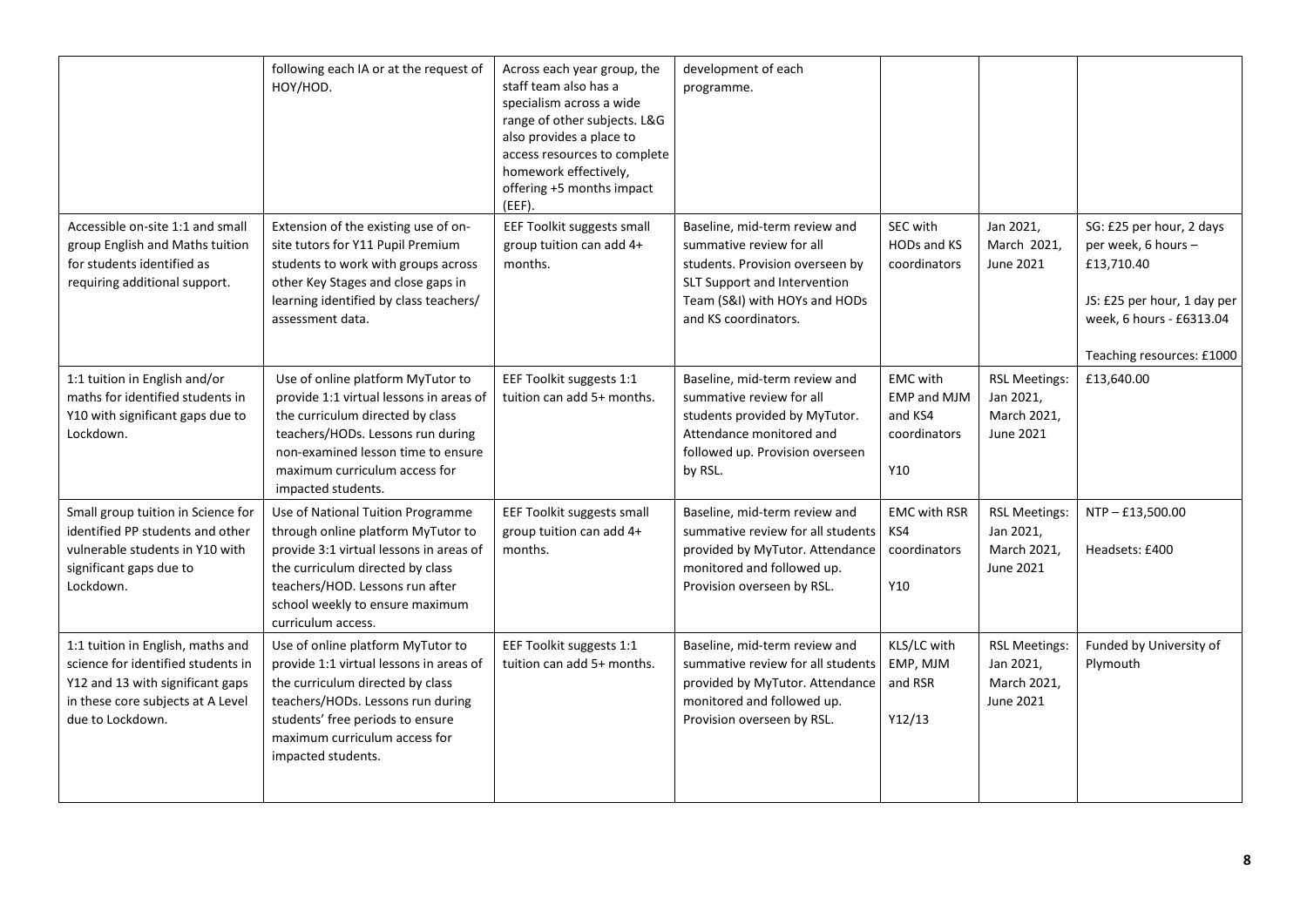| Trackable, increased engagement<br>of KS4 students with<br>learning/revision outside of<br>lessons across the curriculum. | Purchase of 3-year subscription to<br>GCSEPod. Staged roll-out across year<br>groups and subjects. Training for staff<br>in integrated use of GCSEPod. | Students will be able to<br>engage with short podcasts<br>mapped against exam-board<br>content. Teachers will use<br>this to consolidate<br>knowledge, extend the<br>thinking of students or<br>provide useful, targeted<br>revision. | Roll out carefully planned. Roll<br>out led by SLT T&L Team,<br>supported by key staff in various<br>curriculum areas. Regular reviews<br>on usage, incentives for students,<br>sharing of rates of engagement. | KJF with<br>LPG/RSR | Jan. 2021,<br>June 2021 | £7000 |
|---------------------------------------------------------------------------------------------------------------------------|--------------------------------------------------------------------------------------------------------------------------------------------------------|---------------------------------------------------------------------------------------------------------------------------------------------------------------------------------------------------------------------------------------|-----------------------------------------------------------------------------------------------------------------------------------------------------------------------------------------------------------------|---------------------|-------------------------|-------|
| <b>Total budgeted cost</b>                                                                                                |                                                                                                                                                        |                                                                                                                                                                                                                                       |                                                                                                                                                                                                                 |                     |                         |       |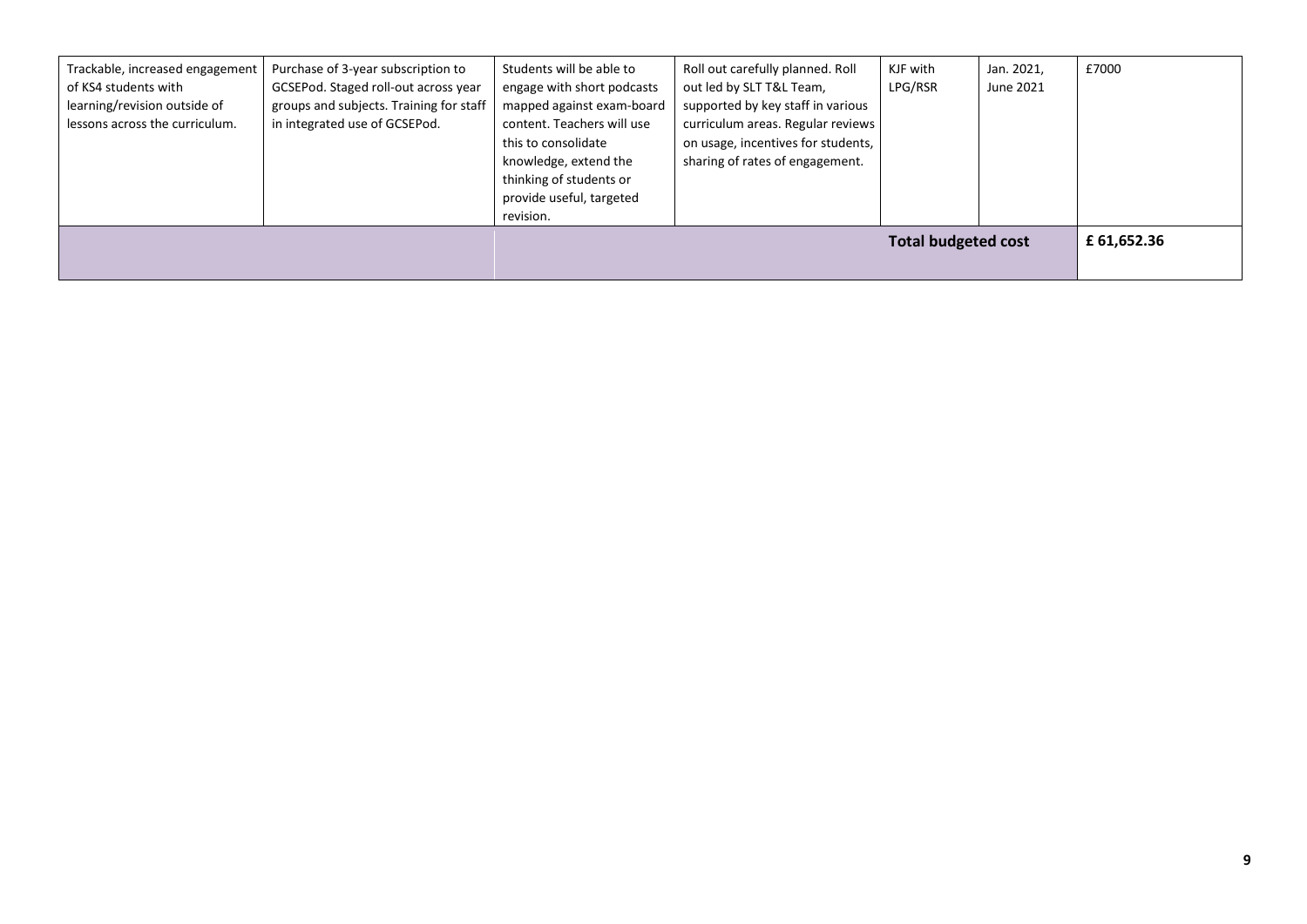| 3. Planned expenditure - Wider Strategies                                                              |                                                                                                                                                                                                                                                                                                              |                                                                                                                                                                                                                                                                                                        |                                                                                                                                                                                                                                                                                                                                          |                                                                                 |                                                    |                                                      |  |  |
|--------------------------------------------------------------------------------------------------------|--------------------------------------------------------------------------------------------------------------------------------------------------------------------------------------------------------------------------------------------------------------------------------------------------------------|--------------------------------------------------------------------------------------------------------------------------------------------------------------------------------------------------------------------------------------------------------------------------------------------------------|------------------------------------------------------------------------------------------------------------------------------------------------------------------------------------------------------------------------------------------------------------------------------------------------------------------------------------------|---------------------------------------------------------------------------------|----------------------------------------------------|------------------------------------------------------|--|--|
| <b>Desired outcome</b>                                                                                 | <b>Chosen action/approach</b>                                                                                                                                                                                                                                                                                | What is the evidence and<br>rationale for this choice?                                                                                                                                                                                                                                                 | How will you ensure it<br>is implemented well?                                                                                                                                                                                                                                                                                           | <b>Staff</b><br>Lead                                                            | <b>Review</b><br><b>Date</b>                       | <b>Review Comments</b>                               |  |  |
| Increased mental health support<br>for students struggling to<br>readjust post-Lockdown.               | Recruitment of a 0.4 Drama<br>Therapy specialist for Term 6 to<br>provide therapeutic intervention,<br>1:1 and small group, for students<br>struggling with the aftermath of<br>Lockdown or their more general<br>wellbeing.                                                                                 | EEF Toolkit suggests small group<br>tuition can add +4 months<br>progress and arts participation +2<br>months, however the focus here<br>is on improving the mental health<br>and wellbeing of those taking<br>part and therefore making them<br>more able to access learning<br>within the classroom. | Students will be carefully<br>selected for this provision based<br>on feedback from teachers and<br>HOYs and through Support Panel.<br>Therapy will be matched to<br>student need and monitored and<br>evaluated for impact on<br>attainment, behaviour and<br>attendance.                                                               | SEC with EH<br>and Pastoral<br>Teams<br>$Y7-10$                                 | <b>July 2021</b>                                   | £0                                                   |  |  |
| Increased mental health support<br>for students with a range of<br>lower-level wellbeing needs.        | Brokering of additional day of<br>Young Devon Counsellor to<br>provide phone counselling<br>initially, moving to face-to-face<br>counselling in 6-week blocks for<br>students identified as requiring n<br>intervention beyond the Pastoral<br>Team.                                                         | Increasingly, families are visiting<br>their GP to discuss student<br>mental health needs and are<br>directed to schools to access<br>onsite support. A 6-week<br>counselling package provides an<br>initial response to this increasing<br>need.                                                      | Counsellor undertakes an initial<br>survey with all students and<br>maps progress across sessions.<br>Any concerns are shared with SLT<br>S&I team and relayed to HOYs<br>and wider pastoral team as<br>necessary for further referrals<br>and/or multi-agency support.                                                                  | SEC with EMC<br>and Young<br>Devon and<br>Pastoral<br>Teams<br>All years        | <b>July 2021</b>                                   | No cost for additional day<br>due to need identified |  |  |
| Targeted CBT support for<br>students with higher-level need<br>but no input from external<br>agencies. | Recruitment of CBT practitioner<br>to work with students identified<br>as having significant need but<br>currently without multi-agency<br>support.                                                                                                                                                          | Cognitive behavioural therapy<br>(CBT) is a talking therapy that can<br>help students manage their<br>problems by changing the way<br>they think and behave. It's most<br>commonly used to treat anxiety<br>and depression, but can be useful<br>for other mental and physical<br>health problems.     | CBT practitioner undertakes an<br>initial survey with all students<br>and maps progress across<br>sessions. Any concerns are<br>shared with SLT S&I team and<br>relayed to HOYs and wider<br>pastoral team as necessary for<br>further referrals and/or multi-<br>agency support.                                                        | SEC with EMC<br>and Young<br>Devon and<br>Pastoral<br><b>Teams</b><br>All years | <b>July 2021</b>                                   | £0                                                   |  |  |
| Increased support for students<br>struggling to control behaviour<br>post-Lockdown.                    | Brokering through WeST of two<br>terms of 2 days per week of<br><b>Behaviour Lead and Performance</b><br>Coach time to work with 10 key<br>students on a coaching model to<br>improve behaviour. Coaching also<br>provided for teachers of these<br>students to discuss strategies to<br>support their work. | The EEF Toolkit strand on<br>Behaviour Interventions shows,<br>based on extensive evidence,<br>that this intervention can offer +3<br>months for participants, plus the<br>wider impact on other students<br>as a result of improved behaviour<br>in individuals.                                      | 2 x weekly meetings with<br>Behaviour Lead to review the day<br>and any points of note to<br>feedback to HOYs and wider staff.<br>Routine contact with parents and<br>teachers of the students involved<br>to update on weekly targets and<br>share successes. Behaviour<br>Spotlights at weekly T&L Briefings<br>to update wider staff. | <b>EMC with RH</b><br>$Y7-10$                                                   | Mid-Term<br>Review Term<br>5, End Review<br>Term 6 | Funded by WeST                                       |  |  |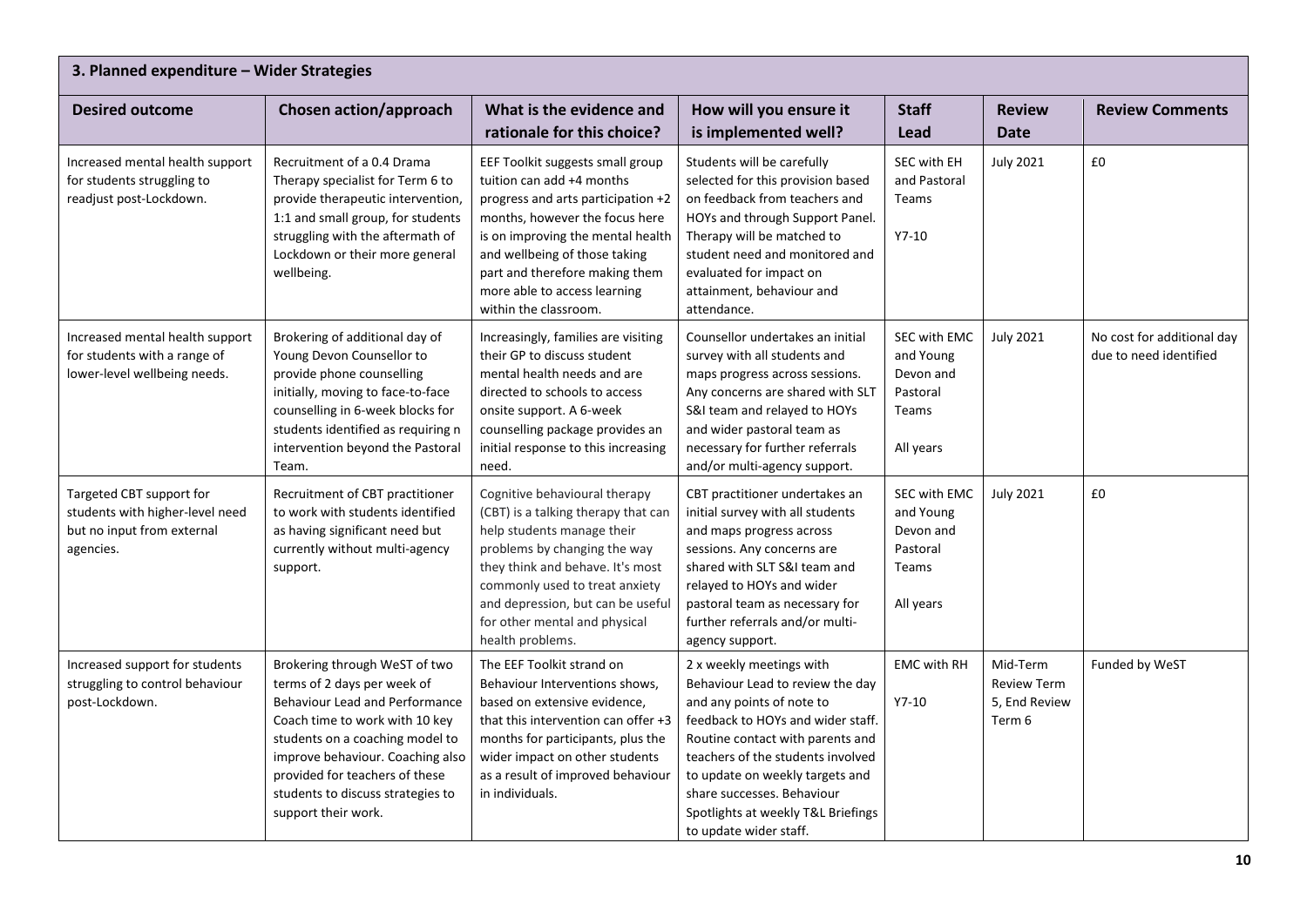| To improve attainment and<br>attendance of identified students<br>on 85% or below at key points in<br>the year.         | Develop tutor/HOY/PSM/PIP<br>mentoring of students in key<br>groups. Attendance Action Plans<br>and mentoring completed with<br>clear targets.                                                                                         | Enable barriers to learning to be<br>identified. Key areas via<br>mentoring to be identified and<br>addressed such as attainment<br>and attendance. Shared with staff<br>to support classroom strategies.                                                                                                                                                                                                                                                                                                                                             | Completion of the Attendance<br>Action Plans, engagement of staff<br>with their use. Learning walks<br>and student voice.                                                                                                               | HOY with PSM<br>and Tutors<br>All years                | Half termly | £500 admin time |
|-------------------------------------------------------------------------------------------------------------------------|----------------------------------------------------------------------------------------------------------------------------------------------------------------------------------------------------------------------------------------|-------------------------------------------------------------------------------------------------------------------------------------------------------------------------------------------------------------------------------------------------------------------------------------------------------------------------------------------------------------------------------------------------------------------------------------------------------------------------------------------------------------------------------------------------------|-----------------------------------------------------------------------------------------------------------------------------------------------------------------------------------------------------------------------------------------|--------------------------------------------------------|-------------|-----------------|
| To improve attainment and<br>attendance of students identified<br>as persistent absentees at key<br>points in the year. | Brokering of an additional day of<br>EWO time to focus on high-end<br>attendance concerns and support<br>the work of the Pastoral Team in<br>improving attendance overall.                                                             | When children are present, we<br>can ensure they are being taught<br>and therefore making progress in<br>lone with peers. It is vital to work<br>with families to remove barriers<br>for individual students and<br>support families to get their<br>children to school and attending<br>regularly.                                                                                                                                                                                                                                                   | EWO will continue to meet<br>weekly with PSMs to review<br>attendance by year group.<br>Actions to be minuted and<br>reviewed each week. Half termly<br>reports to Pastoral Improvement<br>Partners and discussion at<br>Support Panel. | EWO with<br>SEC/EMC and<br>HOY/PSM                     | Weekly      | £11,652.40      |
| Increased parental engagement.                                                                                          | Increase the parental<br>engagement via the use of PSM,<br>tutor and HOY communication -<br>positive praise through use of<br>ClassCharts, postcards or phone<br>calls home. Attendance team to<br>communicate attendance<br>concerns. | Engagement of parents to<br>enhance two-way<br>communication will have a<br>positive impact on the wellbeing<br>and attainment of students.<br>EEF highlight that it is important<br>that parents are engaged in their<br>child's learning and they have the<br>tools to do this.<br>Use of texts/emails has 1+month<br>progress impact and parental<br>engagement 3+months impact.<br>The use of postcards and positive<br>phone calls home last academic<br>year had a positive impact in<br>communicating positive areas<br>and will be continued. | Attendance of PP families to<br>events such as information<br>evenings, progress evenings and<br>meetings.<br>Engagement and impact of<br>postcards and positive phone<br>calls home.                                                   | All teachers /<br>HOY / Pastoral<br>Teams<br>All years | Ongoing     | £0              |
| Improved attainment and<br>attendance of students,<br>especially in key groups.                                         | Use of rewards certificates for<br>achievement points and<br>attendance.                                                                                                                                                               | Rewarding students to increase<br>their motivation to attend school<br>and meet the 'above and beyond'<br>criteria and improve their learning<br>and experience.                                                                                                                                                                                                                                                                                                                                                                                      | Tracking of student's attendance<br>and rewards provided.                                                                                                                                                                               | HOY with<br><b>Pastoral Teams</b><br>All years         | Half termly | £500            |